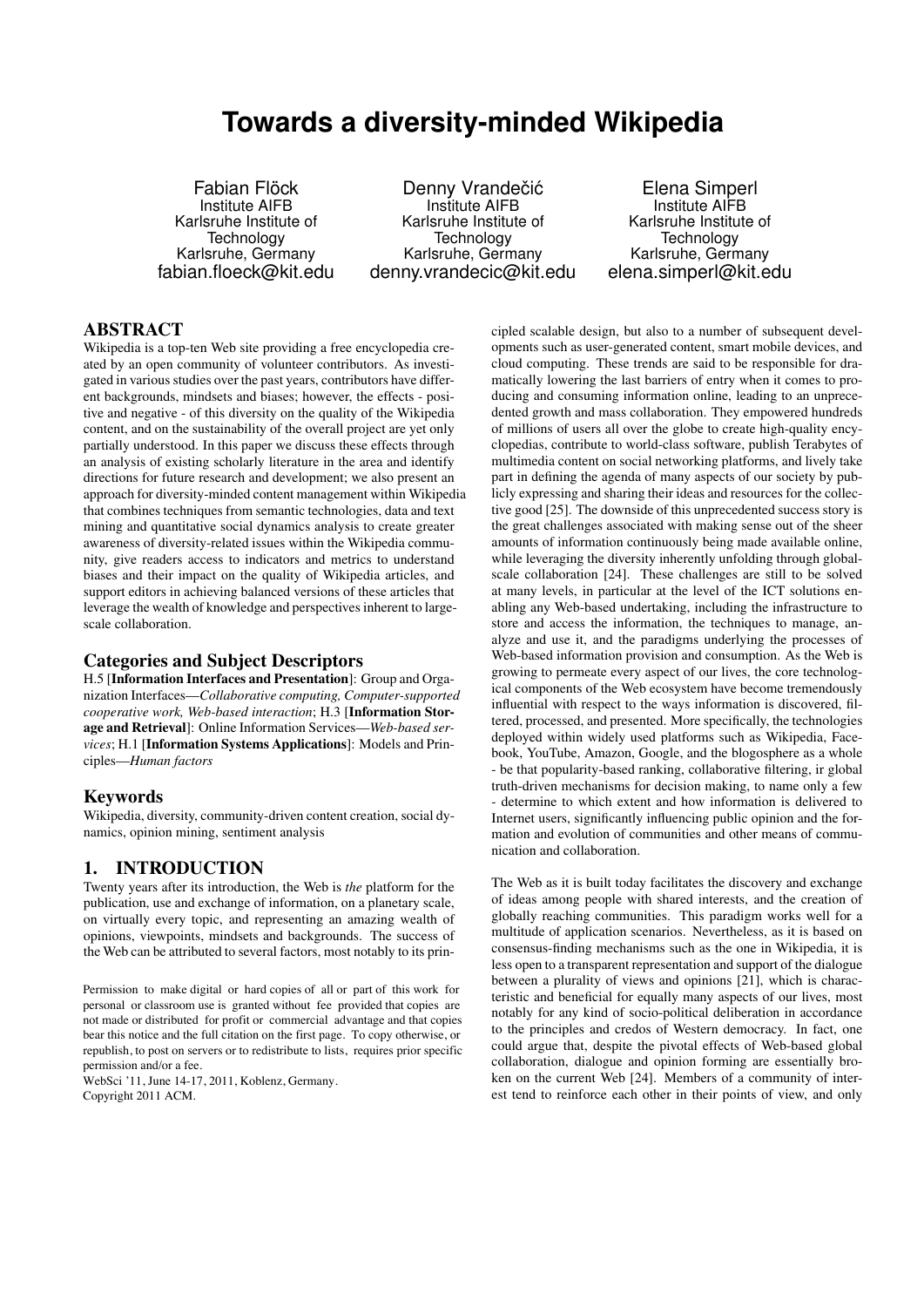those new members who already think alike, or are willing to accept the decisions the group has previously taken, integrate easily. Consequently, it can be observed that such communities often foster an in-group agreed opinion that may (in time) significantly diverge from the opinion of society at large. As such, the society as a whole becomes increasingly polarized, making it almost impossible to discuss topics on a broader, all-society encompassing scale as inter-group communication and collaboration are hindered. There are numerous examples of these effects; this paper focuses on Wikipedia, as one of the most representative showcases of our time for the power and reach of Web-enabled collective intelligence.

The collaboration paradigms behind the information management technology used within Wikipedia, the procedures installed to govern information provisioning, and the information consumption services that can be offered to end-users based on the available technology, hamper the sustainable growth of Wikipedia. The full range of implications of this state of affairs are still subject of ongoing studies and interdisciplinary research, but some effects can already be observed. To pick just one example, Conservapedia<sup>1</sup> is a project started by former Wikipedia contributors who argue that Wikipedia exhibits a bias towards liberalism and atheism. Relatedly, whereas the English Wikipedia remains a common battlefield for supporters of the Serbian and Croatian points of view on many topics of their common history, the Serbian and Croatian language versions of Wikipedia unveil clear and distinct biases, which are growing due to their relatively separated and self-moderating communities. At another level, Wikipedia as a whole has to deal with huge amounts of information, which are for obvious reasons rich in diversity. To do so, Wikipedia editors have to rely on information management tools that are not designed to reflect, analyze and exploit this diversity, and on a gradually decreasing number of voluntary contributors.

In this paper we discuss the effects of diversity on the quality of Wikipedia content and the evolution of its community of contributors. To do so we undertake an analysis of existing scholarly literature in the area and identify directions for future research and development; we also present an approach for diversity-minded content management within Wikipedia that combines techniques from semantic technologies, data and text mining and quantitative social dynamics analysis to create greater awareness of diversity-related issues within the Wikipedia community, give readers access to indicators and metrics to understand biases and their impact on the quality of Wikipedia articles, and support editors in achieving balanced versions of these articles that leverage the wealth of knowledge and perspectives inherent to large-scale collaboration.

# **2. HOW DIVERSITY-FRIENDLY IS WIKIPEDIA**  $\frac{1}{2008}$  revealed that, among other results, of all users interviewed, TODAY

Wikipedia is a top-ten Web site providing a community-built encyclopedia for free. Its success hinges on the support of its volunteer contributors. As illustrated through its governance principles and guidelines, one of the central aims of Wikipedia is to provide a balanced coverage and representation of topics of general interest; according to the *Neutral Point Of View* policy set-up at Wikipedia, the aim is to provide an environment in which an open community of contributors collaboratively creates content *"representing fairly, proportionately, and as far as possible without bias, all signifi-* *cant views that have been published by reliable sources."*[2](#page-1-1) Despite these noble intentions, systemic bias is introduced by the individual views of the actual contributors, the support each side of a (controversial) discussion receives among Wikipedians, and the social and operational procedures in place for the creation and editing of articles. The importance of these issues for the sustainable future of Wikipedia is expressed most prominently in the latest strategic plan released by the Wikimedia foundation, which lists the improvement of article quality and the expansion of its community of contributors in terms of involvement and cultural and gender diversity as two of its five key priorities by 2015.<sup>[3](#page-1-2)</sup>

In the scientific literature concerned with Wikipedia, there has been a fair share of research regarding social interaction, editing behavior and collaborative content production. Most of this research primarily or exclusively deals with article quality rather than article diversity in terms of the opinions and viewpoints expressed.<sup>4</sup> Still, taking a 'diversity-minded' perspective on the findings, one can easily build a storyline that gives an informative account on the representativeness and coverage of Wikipedia articles compared to the multitude of opinions and viewpoints voiced elsewhere on the Web, and on the relationships between diversity and specific sociotechnical components underlying Wikipedia as a project, its supporting community, and enabling technology and tools.

In the following we will give an overview of collaborative content production within Wikipedia as it has been analyzed and discussed in recent research literature and various surveys in order to derive indicators and identify possible reasons for the diversity-related problems discussed in Section [1.](#page-0-0) In particular, we are concerned with questions such as the over- and under-representation of viewpoints, the potential difficulties specific opinions experience to be appropriately reflected in the content of a Wikipedia article, and the relationship between specific characteristics of opinion holders and these difficulties, or lack thereof.

## 2.1 Representativeness of the community of contributors

Some findings suggest that there might exist a certain share of legitimate viewpoints<sup>5</sup> that are not represented in the Wikipedia because the editors actually contributing most of its content are not socio-demographically or mindset-wise representative of society in general, of the average Internet users, or even the average reader of Wikipedia. For one, the sparse data that is available on the topic of who is actually contributing to Wikipedia suggests that active editors cover a narrow section of the offline-population's sociodemographic scope, a problem known from polling methodology as 'coverage bias' [\[18\]](#page-6-3). The UNU-Merit Wikipedia Survey [\[9\]](#page-6-4), an online survey conducted with over 300*.*000 Wikipedians at the end

less than 13% of contributors are female, and a mere 9*,* 2% are regular and 24*,* 5% are occasional contributors; that some countries such as Germany are vastly over-represented in terms of number

<span id="page-1-0"></span><sup>1</sup> <http://www.conservapedia.com/>

<span id="page-1-1"></span><sup>2</sup> [http://en.wikipedia.org/wiki/Wikipedia:](http://en.wikipedia.org/wiki/Wikipedia:Neutral_point_of_view) [Neutral\\_point\\_of\\_view](http://en.wikipedia.org/wiki/Wikipedia:Neutral_point_of_view)

<span id="page-1-2"></span><sup>3</sup> [http://blog.wikimedia.org/2011/02/25/](http://blog.wikimedia.org/2011/02/25/wikimedia-presents-its-five-year-strategic-plan/) [wikimedia-presents-its-five-year-strategic-plan/](http://blog.wikimedia.org/2011/02/25/wikimedia-presents-its-five-year-strategic-plan/)

<span id="page-1-3"></span><sup>4</sup> Note that (if not marked otherwise) all of the research presented here was done using data and observations based on the English version of Wikipedia and the results might not be transferable to other language editions because of different technical features, cultural background, language, etc.

<span id="page-1-4"></span><sup>&</sup>lt;sup>5</sup>'Legitimate' meaning all content apart from vandalism.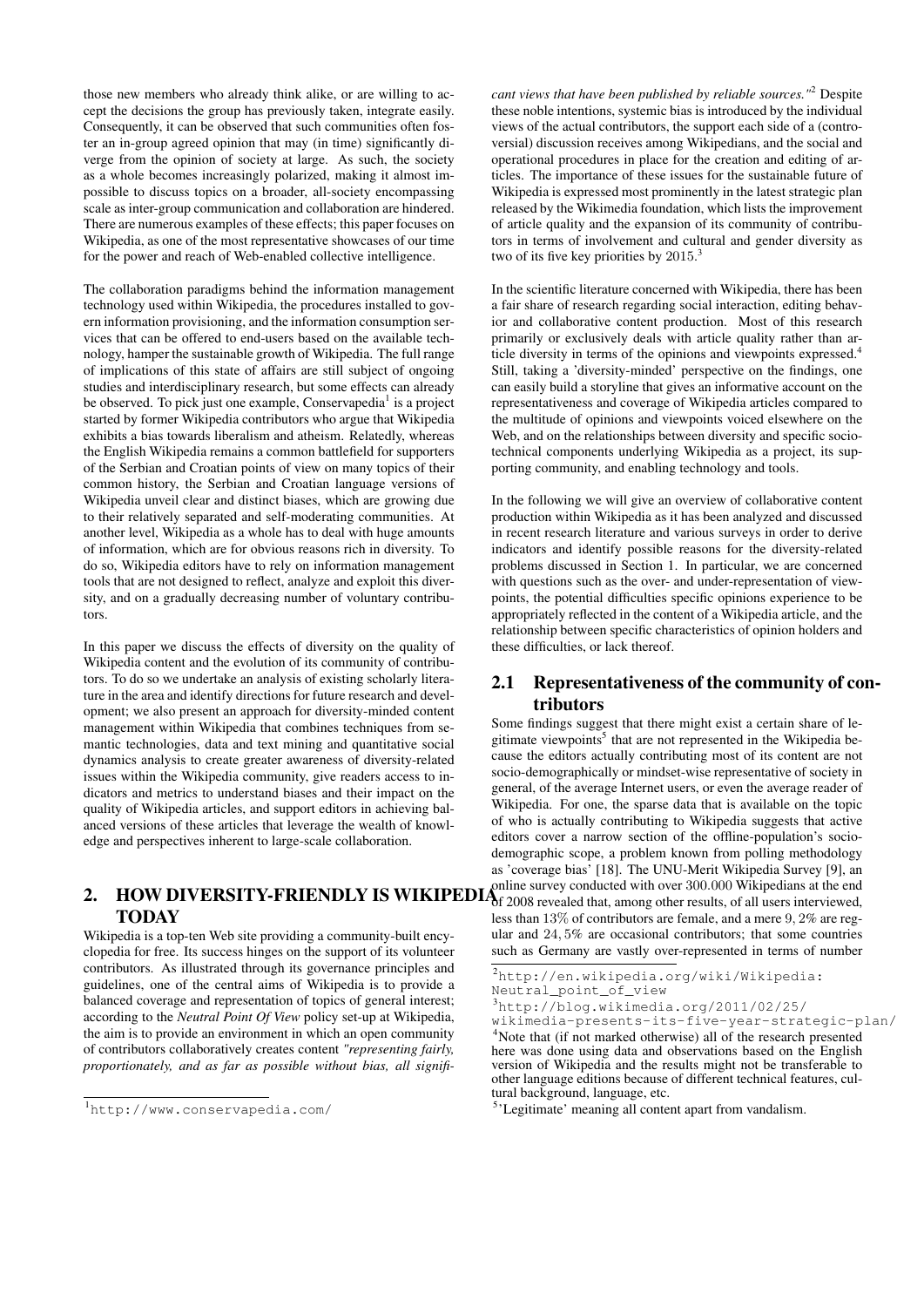of editors in relation to their population size; that half of the respondents are between 18 and 30 years old and that 48% of those who contribute have tertiary (undergraduate) or higher education. In the light of these statistics, it is safe to assume that if only such a narrow socio-demographic selection of Internet users - or of the worlds population as a whole - passes the threshold to authorship, the viewpoints inherently introduced to the articles via their contributing will be equally representative of the general public or even the common Wikipedia readership. This imbalanced state of affairs is exacerbated by the fact that every individual editor is biased along various dimensions, deliberately because of an agenda or an opinion or unconsciously because she cannot possibly know about every existing viewpoint on a topic. The openness of an online collaboration system such as Wikipedia is a pre-requisite for the diversity of its contributing users, but self-selection can still lead to some form of homogeneity inside the system [\[17\]](#page-6-5).

Further, for those who actually contribute the widely observed phenomenon of a small minority of users [\[20,](#page-6-6) [31\]](#page-7-0) providing most of the edits [\[27,](#page-7-1) [29\]](#page-7-2)] and content [\[12\]](#page-6-7) to an online collaboration system holds true for Wikipedia as well. Priedhorsky at al. [\[22\]](#page-6-8) analyzed the relationship between content that is actually read and its provenance, showing that on average 44% of an article came from the 0*,* 1% top-frequent editors, and 85% of it from the 10% top-frequent ones, a ration which even exceeds a power law distribution in terms of elitism of users. This effect is reinforced by the fact that high-frequency editors continue to increase their number of edits, as reported by [\[23\]](#page-6-9) in an analysis from 2009. [\[12\]](#page-6-7) see a positive correlation between the experience of the user measured in number of previous edits and the content added per edit. Complementarily the long tail of articles, in other words the topic diversity in Wikipedia, is growing [\[16\]](#page-6-10), but only according to Wilkinson and Huberman [\[32\]](#page-7-3) "[...]a small number of articles, corresponding to topics of high relevance or visibility, accrete a disproportionately large number of edits, while the vast majority of articles experience far less activity." The low-activity articles hence run even a greater risk of not representing a very large proportion of viewpoints as they lack a broad range of contributors. These phenomena narrow down the diversity of viewpoints that could be theoretically acquired via collaborative editing.

A possible explanation as to why this is (necessarily) happening in an environment such as Wikipedia is the need for coordination to achieve a feasible level of group performance in the content production process [\[11,](#page-6-11) [13,](#page-6-12) [14,](#page-6-13) [30,](#page-7-4) [32\]](#page-7-3). [\[13\]](#page-6-12) argue based on their empirical findings that tasks requiring low coordination between participants profit from many contributors (see also [\[32\]](#page-7-3)), whereas more complex, high-coordination tasks, such as building the basic structure of an article are optimally done within a comparatively smaller group of users and would be probably unfeasible otherwise.

#### 2.2 Content consolidation and saturation

For many articles, a consolidated article text has emerged since Wikipedia's inception, which now is relatively fixed insofar that it is hard for new and occasional editors to change content. As [\[23\]](#page-6-9) point out, the resistance measured as the ratio of reverted edits to the total number of edits has increased from 2*.*9% in 2005 to 6% in 2008, with occasional editors experiencing greater resistance compared to high-frequency ones. Indicators such as page protection, deletion, block, and other restrictive policies exhibit a similar trend. This trend towards content consolidation is very important when it comes to answering the question if and how new points of view can be adequately represented, and if and which others are already manifested in the current version of an article on historical and other grounds. Hence, we take a closer look at indicators and reasons for the consolidation of content, and for the emergence of increasingly higher barriers to newcomers to add (legitimate) content that may lead to diversification.

Although Wikipedia has shown exponential growth in the past [\[5,](#page-6-14) [15,](#page-6-15) [27,](#page-7-1) [32\]](#page-7-3), since 2007 this trend has been declining in the number of edits and editors per month. As can be seen in Table [1,](#page-3-0) the absolute number of new articles has been decreasing during the last two years dramatically (by more than 10% per year), a phenomenon most notably visible for the English and German versions of the encyclopedia, which are considered to be 'mature' in terms of overall article count.<sup>6</sup> The number of edits, however, is either growing (across all Wikipedia's) or stagnating at a high level (for the German and English Wikipedia's), as listed in Table [2](#page-3-1)[.7](#page-2-1)

[\[23\]](#page-6-9) discuss this decline in the English Wikipedia and explain it by comparing Wikipedia to a kind of information ecosystem which has reached a state of matureness where many articles are close to complete on a factual level. Accordingly they trace back the decline to *"(a) the slowing growth of the editor population due to limited opportunities in making novel contributions; and (b) increased patterns of conflict and dominance due to the consequences of the increasingly limited opportunities."* This observation is in line with other works that identified a shift from the number of edits to coordination, policy setting, and governance [\[4,](#page-6-16) [8,](#page-6-17) [15\]](#page-6-15). It also seems like Wikipedia is 'running out of easy topics', in other words, topics a larger share of casual users can make useful contributions to without being an expert or spending to much effort. In addition, as Wikipedia grows larger, it becomes increasingly difficult to set-up new articles [\[19\]](#page-6-18).

## 2.3 Collaborative content production: decisionmaking procedures and social factors

## *2.3.1 Consensus: good heuristic for quality, barrier for diversity*

Even if topic 'completeness' has not been accomplished yet, in many cases a social consensus has been reached for an article or subsection of an article, meaning that the content has been (re- )viewed by many users and eventually reached a stable state, where the editors so far have brought in their ideas and which has not been changed for a longer time. [\[10\]](#page-6-19) show, for example, that if an editor removes words in her edit, the probability of her edit to be reverted increases significantly with the number of article revisions the removed words had 'survived' before (normalized for the number of removed words). Adler et al. [\[1,](#page-6-20) [2\]](#page-6-21) base their WikiTrust metrics on author reputation derived from the persistence of her revisions and demonstrate that reputation is a good predictor for her later edits to be less likely removed. In both cases, the interpretation of these findings is that word and edit persistence are a measurement of quality according to Wikipedia rules, for instance, a predictor for 'featured articles' [\[1,](#page-6-20) [2\]](#page-6-21). Still, in a nutshell the results of the studies cited in fact make the case for basically one thing: that words which have been in the article for a longer period of time are harder to remove. The reasons for this phenomenon seem to be because of the perceived consensus between the editors - as in: "If those words where read by so many people and were not changed, they

<span id="page-2-0"></span> $6$  Figures are based on [http://en.wikipedia.org/](http://en.wikipedia.org/wiki/Wikipedia:Modelling_Wikipedia_extended_growth) [wiki/Wikipedia:Modelling\\_Wikipedia\\_extended\\_](http://en.wikipedia.org/wiki/Wikipedia:Modelling_Wikipedia_extended_growth) [growth](http://en.wikipedia.org/wiki/Wikipedia:Modelling_Wikipedia_extended_growth). <sup>7</sup>

<span id="page-2-1"></span>Figures are based on <http://stats.wikimedia.org>.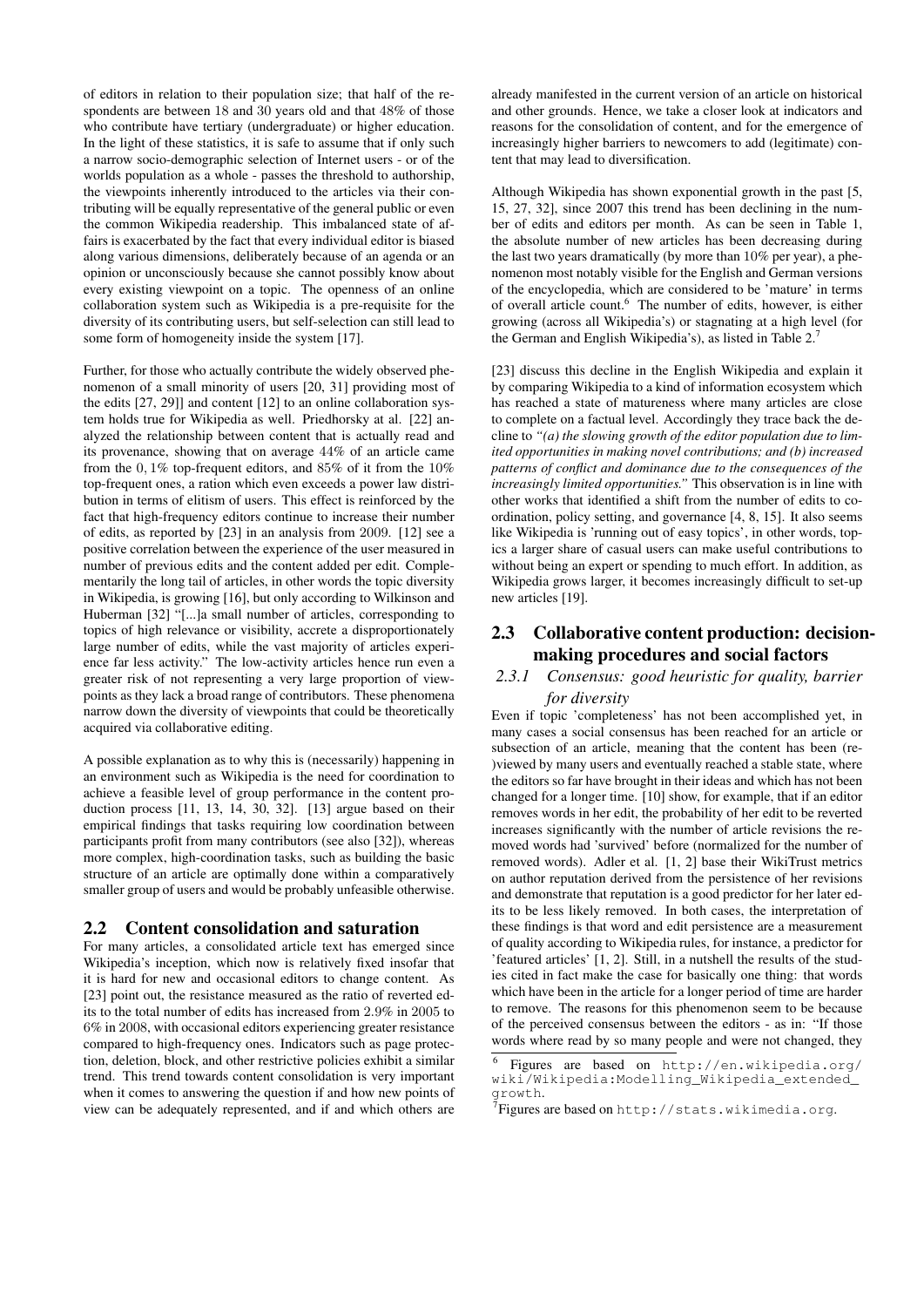Table 1: Growth rate of the English Wikipedia. Article count on January 1st of each year

<span id="page-3-0"></span>

| Year | Article count | Annual increase | % annual increase | Avg daily increase |
|------|---------------|-----------------|-------------------|--------------------|
| 2002 | 19.700        | 19.700          |                   | 54                 |
| 2003 | 96.500        | 76.800          | 390%              | 210                |
| 2004 | 188.800       | 92.300          | 96%               | 253                |
| 2005 | 438.500       | 249.700         | 132%              | 682                |
| 2006 | 895.000       | 456.500         | 104%              | 1.251              |
| 2007 | 1.560.000     | 665.000         | 74%               | 1.822              |
| 2008 | 2.153.000     | 593.000         | 38%               | 1.625              |
| 2009 | 2.679.000     | 526,000         | 24%               | 1.437              |
| 2010 | 3.143.000     | 464.000         | 17%               | 1.271              |
| 2011 | 3.518.000     | 375,000         | 12%               | 1.027              |

<span id="page-3-1"></span>Table 2: Number of articles and their monthly number of edits

| Year | Articles   | Edits      | Articles  | Edits     | Articles  | Edits    |
|------|------------|------------|-----------|-----------|-----------|----------|
|      | (all)      | (all)      | (English) | English)  | (German)  | (German) |
| 2002 | 21.000     | 16.000     | 17.000    | 14.000    | 1.100     | 180      |
| 2003 | 149.000    | 114.000    | 104.000   | 75,000    | 12.000    | 16.000   |
| 2004 | 440.000    | 414.000    | 196.000   | 175.000   | 48.000    | 61.000   |
| 2005 | 1.400.000  | 1.600.000  | 446.000   | 618,000   | 194.000   | 318.000  |
| 2006 | 3.300.000  | 6.000.000  | 895.000   | 2.700.000 | 360.000   | 727.000  |
| 2007 | 6.200.000  | 10.500.000 | 1.500.000 | 4.500.000 | 563.000   | 960.000  |
| 2008 | 9.400.000  | 10.900.000 | 2.100.000 | 4.300.000 | 732.000   | 827.000  |
| 2009 | 12.200.000 | 11.600.000 | 2.700.000 | 4.300.000 | 892.000   | 878.000  |
| 2010 | 14.900.000 | 11.800.000 | 3.200.000 | 4.000.000 | 1.000.000 | 845.000  |
| 2011 | 17.900.000 | 12.800.000 | 3.600.000 | 4.100.000 | 1.200.000 | 870.000  |

certainly have to be right", which serves as 'social proof' [\[6\]](#page-6-22) of the correctness of the information. If a majority has (implicitly) assessed a content to be right, it is difficult to change it. All in all, this is a valid and necessary social heuristic when trying to reach and maintain high-quality articles, as it successfully blocks vandalism and unqualified contributions. In the same time, however, it also hampers the replacement of outdated content or the revision of biased content towards more balanced opinion expressions, at least for newcomers or anonymous users (see also Section [2.3.2\)](#page-3-2). In addition, viewpoints added in the early days of Wikipedia could have a much higher probability of being eventually represented in the article because of information cascades, as has been argued in a different context in [\[7\]](#page-6-23), and supported by the observation of Kittur et al. [\[12\]](#page-6-7) that "Just as the first pioneers built infrastructure which diminished future migration costs, the early elite users of Wikipedia built up enough content, procedures, and guidelines to make Wikipedia into a useful tool that promoted and rewarded participation by new users", confirmed in later studies [\[13\]](#page-6-12). While efforts are being made to alleviate this situation, as illustrated, for instance, in the strategic goals of the Wikimedia foundation by 2015, the question which still remains to be answered is how much of the article content and the socio-technical infrastructure set-up in the early days of Wikipedia will persist, and how the previous versions have influenced what readers see today. With these findings in mind the assessment of Halfaker et al. [\[10\]](#page-6-19) that in an 'ideal system' (i.e., a high-quality Wikipedia) removing established words should be positively correlated to the probability of being reverted is not to be supported from a diversity point of view.<sup>8</sup>

## <span id="page-3-2"></span>*2.3.2 Boldness and the usefulness of conflict*

Boldness, conceived as challenging old content structures by bringing in new content, is important to achieve greater diversity, and actively encouraged in Wikipedia.<sup>[9](#page-3-4)</sup> Very similar to this notion [\[15\]](#page-6-15) point out that that specific kinds of conflict can be beneficial in peer collaboration systems, while [\[28\]](#page-7-5) make a congruent point for the case of conflicts which are not related to personal attributes of the contributors, but the content. On a related note, Wilkinson and Huberman [\[32\]](#page-7-3) recommend increasing the number of users with diverse viewpoints to a high-conflict article instead of having "the same few people arguing back and forth." as a means to avoid deadlock situations and achieve progress. Nevertheless, according to Bryant et al. [\[3\]](#page-6-24) editors usually get bolder as they gain more editing experience, meaning that many occasional contributors might not reach a level of boldness to enter in confrontations to get their viewpoints accepted.

#### *2.3.3 Opinion camps and editor drop-out*

Related to the potential drawbacks of a 'fixed consensus' is the observation that members or subgroups which do not agree with the majority decision might at first fight for their viewpoint(s) but then eventually just stop editing altogether. Halfaker et al.[\[10\]](#page-6-19) find indicators for the drop-out of highly reverted editors in the first 16 weeks of their contributing to Wikipedia. This could be, on the one hand, due to the fact that their work does not meet the quality criteria required by Wikipedia. On the other hand, it seems likely that

<span id="page-3-3"></span><sup>&</sup>lt;sup>8</sup>This partial mismatch between the requirements for quality and diversity is as well reflected by the fact that the community might vote a high-consensus article 'featured' (to be read as 'high-quality

by Wikipedia rules'), while this can still mean that it excludes points of view, as the authors participating in the vote might not represent or be aware of divergent viewpoints.

<span id="page-3-4"></span><sup>9</sup> [http://en.wikipedia.org/wiki/Wikipedia:](http://en.wikipedia.org/wiki/Wikipedia:Be_bold) [Be\\_bold](http://en.wikipedia.org/wiki/Wikipedia:Be_bold)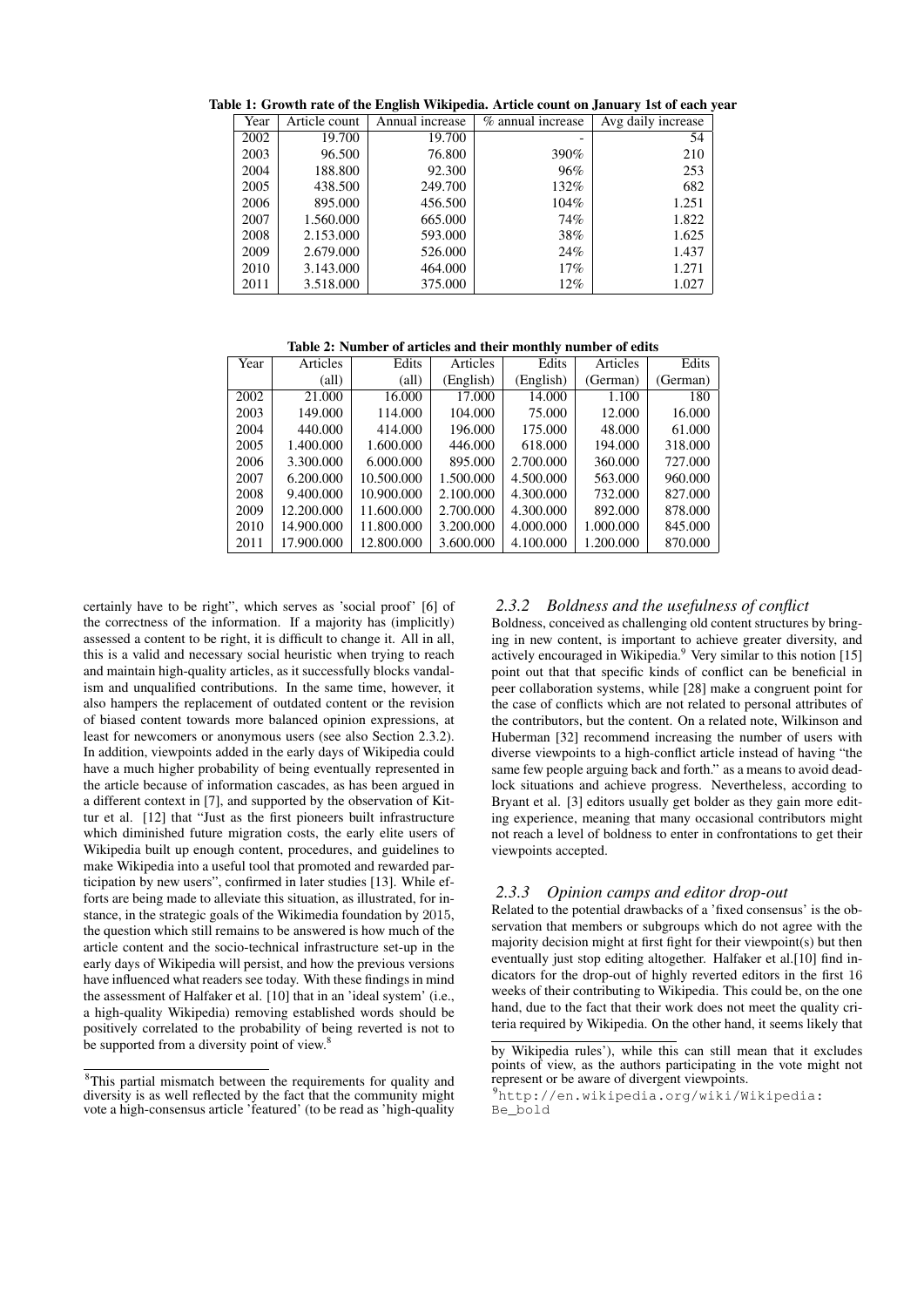many authors leave because their point of view is not taken into account to the desired degree. This is the case for the previously mentioned Conservapedia, a clone of Wikipedia which represents views on many topics that are typically referred to as 'conservative'. A second effect of this phenomenon is the emergence of user 'camps' with divergent positions engaging in revert wars on highly controversial articles, which has been investigated in [\[15\]](#page-6-15). The example of Conservapedia reveals that such opposing camps might not in every case re-enter the discussion arena to eventually find a consensus with the rest of the community, but that one of the parties win the fight entirely, resulting in a highly biased article. This 'tyranny of the majority' is a known characteristics of deliberative democracy, where the majority puts their interest above that of the minorities, and of various online replicas thereof [\[17\]](#page-6-5), which in Wikipedia's case would mean a violation of its *No democracy* policy.<sup>10</sup>

# *2.3.4 Wikipedia as a bureaucracy and low motivation of new editors to contribute*

The success of Wikipedia has been accompanied by a massive extension of its governance apparatus, leading, among other things, to additional overhead in activities related to the creation, maintenance and enforcement of the associated rules and policies [\[4,](#page-6-16) [8,](#page-6-17) [15\]](#page-6-15). While this can be seen as a sign of maturity and progress, the complexity of explicit as well as implicit social norms can be perceived as negative and demotivating by newcomers striving to comprehend the rationales for their contributions not being acknowledged in the form of actual changes to the content of Wikipedia articles of their interest [\[23\]](#page-6-9). Unexperienced editors may find it difficult to find their way in the bureaucracy [\[19\]](#page-6-18). Increasing the barrier of entry for new contributors by the introduction of a stricter, extended governance system is reinforcing the biases that are likely to plague a considerable share of the Wikipedia content (in particular, beyond the well-developed versions in mainstream languages) which can be traced back to the characteristics of the group of actual contributors, and the constraints imposed by official regulations and content production processes and practices.

#### *2.3.5 Territoriality and ownership*

Although explicitly discouraged by Wikipedia,<sup>[11](#page-4-1)</sup> strong feelings of ownership for an article and protective behavior are not uncommon [\[26\]](#page-6-25). This might have to do with the hours of work many authors put into an article, the self-perceived level of expertise they possess on a given topic, and other reasons that lead to a personal attachment to an article. Although Thom-Santelli et al. [\[26\]](#page-6-25) highlight the positive effects of a territorial watch for deterring vandalism, they "[...] also observe that these defensive behaviors may run the risk of deterring new community member participation." Halfaker et al. [\[10\]](#page-6-19) show that the number of editors whose words are reverted during an edit (normalized for the number of deleted words) is a very strong and stable predictor of the probability that the deleting edit will be reverted itself. They find this 'stepping on toes' effect to be in place independently of any other feature of the editor and hence infer that "[...] Wikipedia's review system suffers from a crucial bias: editors appear to inappropriately defend their own contributions." Articles guarded in such a way naturally run the risk of being biased as new contributions tend to get accepted only if conforming to the owner's taste.

#### *2.3.6 Personal characteristics of the authors*

Halfaker et al. [\[10\]](#page-6-19) point out that "If persistent properties of editors, such as knowledge, skill or personality, are related to the quality of an editor's work, then we should see that the probability of a revert is a property of an editor[...]" and report that rarely reverted editors will continue to be rarely reverted in future revisions. They relate the probability of the survival of an edit to features of the editor such as the quality of her work, but also to discussion skills, endurance, or the sheer amount of time she's willing to spend on defending her viewpoint. If the most active and most prominent (by viewed words) editors share such characteristics, it is not unlikely that some of those properties correlate with a specific bias as well. Insightful research on this topic is not available yet to our knowledge, but would be very promising as an indicator for biases and imbalance. Another threat to diversity could be the self-selection of authors. Although one of the major advantages of open online collaboration systems is the self-allocation of an editor to his topics of interest and self-perceived level of expertise this might lead to "insufficient diversity in points of view" [\[15\]](#page-6-15). For example, the editors with the highest interest could end up editing the most for a topic (with a certain shared viewpoint), as it is very likely for e.g., topics with an important meaning to religious groups while still being of broad public interest. [12](#page-4-2)

#### *2.3.7 WikiProjects and other groups*

Related to the notions of self-selection and territoriality discussed above is the effect of WikiProjects, where editors group up to care for articles inside a specific topical domain.<sup>13</sup> Users tend to shift their editing to project.related articles upon joining a project and start engaging more in discussion on the respective talk pages [\[14\]](#page-6-13). Similarly, they seem to internalize the goals (and probably views) of the project, which then might also be reflected in the way they edit. The internalization of project viewpoints on certain topics might as well hamper the diversity of viewpoints expressed by project members on that topic through their edits.

## 2.4 Summary

The phenomena discussed in this section make it seem likely that high barriers exist for new viewpoints to be accepted in Wikipedia, even if they objectively contain useful information. As content matures, and the share of non-contested factual information to be addded to artciles is diminishing, the value and accuracy of new revisions (for example, the rewrite of an article to include a different point of view on the topic) are far more challenging to evaluate and judge. This means that more complex control mechanisms and procedures come into play, for instance, in form of more explicit rules and a stronger emphasis on reputation and social proof, which may deter some editors from contributing effectively. Also, as defending one's edits gets increasingly difficult, personal features of the editors such as durability might become more important to defend a revision. At the same time, editors who have put a considerable amount of effort in their articles and have a strong personal motivation to contribute tend to be protective about what they have crafted over a long period of time. The same protectiveness could be attributed to WikiProjects, which follow a strict agenda.

Researchers addressed these issue by designing tools that aim to enhance the understanding of collaborative editing and decisionmaking processes, and their implications from a content and a community-

<span id="page-4-2"></span> $12$ See, for instance, the article on evolution at [http://en.](http://en.wikipedia.org/wiki/Talk:Evolution)

<span id="page-4-0"></span><sup>10</sup>[http://en.wikipedia.org/wiki/Wikipedia:](http://en.wikipedia.org/wiki/Wikipedia:Democracy) [Democracy](http://en.wikipedia.org/wiki/Wikipedia:Democracy)

<span id="page-4-1"></span><sup>11</sup>[http://en.wikipedia.org/wiki/Wikipedia:](http://en.wikipedia.org/wiki/Wikipedia:Ownership_of_articles) [Ownership\\_of\\_articles](http://en.wikipedia.org/wiki/Wikipedia:Ownership_of_articles)

[wikipedia.org/wiki/Talk:Evolution](http://en.wikipedia.org/wiki/Talk:Evolution).

<span id="page-4-3"></span><sup>13</sup><http://en.wikipedia.org/wiki/WikiProject>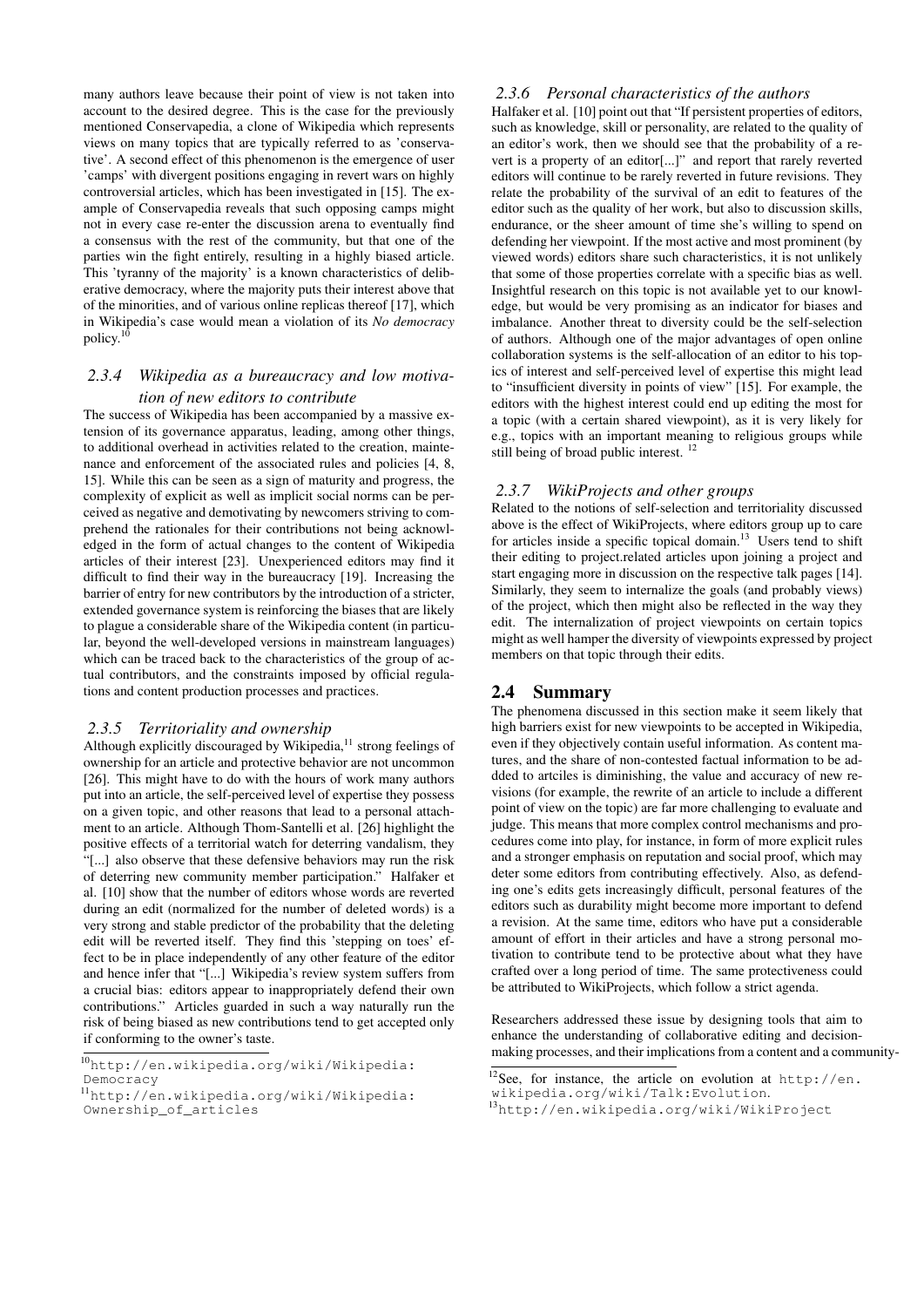oriented perspective within the Wikipedia environment. Adler et al. [\[1\]](#page-6-20) propose a system that computes quantitative values of trust for the text of Wikipedia articles by visualizing the trust of individual terms computed on the basis of the reputation of the associated editor. A second example along the same lines is WikiDashboard, a social dynamics analysis tool which improves social transparency by making the hidden social context of pages and articles of Wikipedia explicit.

# 3. LEVERAGING DIVERSITY IN WIKIPEDIA

One way to tackle the issues constraining viewpoint diversity is to revise the existing Wikipedia processes. Activities such as resolving conflicts, the organization of the content, the checking of inconsistencies and biases (both within Wikipedia and with respect to external sources), and the integration over different languages (for checking fact coverage and biases) are very demanding in terms of the amounts of human labor, transparency and coordination they require. Elaborated procedures that cover some of these aspects, including edit conflict resolution, arbitration committees, and banning policies, and a growingly complex hierarchy of readers, contributors, editors, administrators, bureaucrats, ombudspersons, trustees, and so on, are in place, but their operation, given a declining number of active Wikipedians and the complexity of the tasks, is not sustainable. Also, the outcomes of these costly processes are not always positive; the meritocratic approach of Wikipedia often finds champions for specific opinions, but seldom for a generally balanced, diversity-minded depiction of a topic.

Together with the German chapter of the Wikimedia Foundation, the European research project  $\text{RENDER}^{14}$  will work on building a truly diversified Wikipedia. Wikipedia editors need support in discovering useful content and the diversity of viewpoints within a topic to encourage large-scale participation and sustainable growth. Using the massive amount of metadata available within Wikipedia (which directly scales with the number of edits shown in Table [2\)](#page-3-1), as well as a series of structured and semi-structured external information sources, we will provide representations, techniques and tools to discover, understand, and use the following types of information: the multitude of opinions, sentiments and viewpoints, the points of dissent, content that would otherwise disappear from view, the quality of articles, and controversies surrounding specific topics. Information sources that are useful in this context include, but are not limited to, the complete edit history of each article, change comments, user contribution logs, the implicit social networks in the user contribution logs - as in, who works with or against whom on which articles - the content of articles, including comments and previous versions, access logs and various external data sets such as Eurostat, data.gov, Twitter, Linked Open Data, Freebase, Wolfram Alpha, and archives of scientific publications. In order to provide these representations, techniques and tools, we will tackle a number of challenges:

#### Understand and predict socio-technical mechanisms leading to biases

For relevant phenomena potentially leading to imbalances in coverage, representation and accuracy of information (some of them presented in this paper) we will develop models to show how they function, which effects on diversity they actually have and which patterns they display that can be used to detect and predict them. As a first step we will look into the existence and effects of territoriality and ownership behavior in Wikipedia and to other possible effects of heightened vigilance e.g., triggered by vandalism attacks. Specifically, we want to know if the ability of new and occasional editors to add their points of view to the article is impaired by those effects. The analysis incorporates several features of authors, articles and edits taken from the complete revision history of the articles and their discussion pages.

- Identify and extract diversely expressed information We will provide mechanisms to identify and extract opinions, viewpoints and sentiments based on the available Wikipedia metadata, going significantly beyond shallow text mining and information extraction. These mechanisms will use concepts represented in the article text, their relation to each other, temporally coincident comments on the article talk pages, and answers to these, as well as discussions on the responsible contributors' talk pages.
- Represent and process diversely expressed information We will design methods that utilize opinions and viewpoints to summarize, understand, and visualize the flow of discussions on a specific topic. As a highly expressive formalization of discussions cannot be achieved in a feasible way - due to the limitations of formal knowledge representation languages paired with the computational complexity associated with inferring over such rich formalizations - our methods will leverage semi-structured data such as fragments of articles and associated change information, as well as lightweight representations and reasoning that make key aspects of diversity explicit.

Building upon the results of these three lines of research we aim to support a number of diversity-empowered services for

- Displaying warnings when detecting patterns of bias We will collect and analyze sources about a topic, and compare the fact coverage in the external sources to the facts covered in the Wikipedia article about the topic. Wikipedia exists in more than 250 language editions. We want to compare the different language editions of an article to discover if certain language editions expose biases. When such a situation occurs, the system will display an appropriate warning to allow readers to understand that an article is biased.
- Supporting readers to extend articles Whenever our system discovers that an article is lacking a certain point of view, we can offer editors links to sources or extracted summaries of the missing facts. This will support authors to achieve an unbiased presentation of the topic in an article. It also raises awareness among editors for different points of view.
- Detecting change in the topic of an article We will monitor external news streams in order to detect certain types of events. This will enable us to discover that an article or a part of an article may be outdated. Within RENDER, we will also analyze the news streams for their biases and will thus be able to exploit this information to provide a balanced presentation of changes to the Wikipedia editors.

The result of the confidence and diversity analysis should be made accessible and explicit to Wikipedia readers. Currently, manual tagging of articles exist, but the tags are often out-of-date and incompletely applied to the article set. Automatic tagging mechanisms will provide the reader with more confidence about the level

<span id="page-5-0"></span><sup>14</sup><http://www.render-project.eu>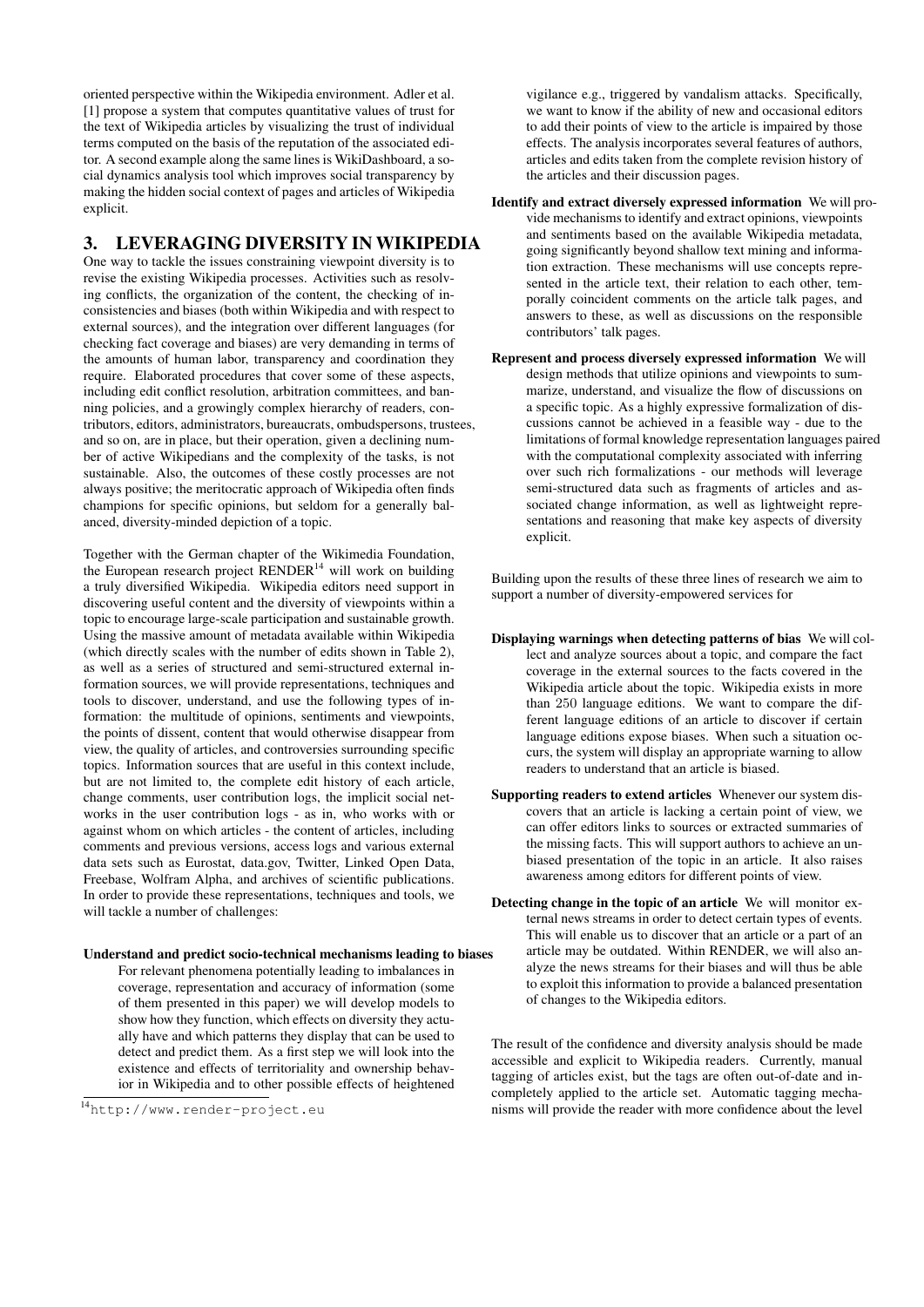of bias of the article. Besides tagging complete articles, users should also be able to mark a single statement and query the system about that statement. Often, Wikipedia articles contain in general good knowledge, but are sprinkled with small inconsistencies or simple acts of vandalism. Whereas blunt lies are often discovered and corrected quickly, subtle errors may escape the attention of most readers and linger in the article for a long time. Our tools will learn to categorize and understand edits to Wikipedia, and record this information as metadata to each article. All metadata that will be collected during the project will be made available to the community, so that further tools can be developed in order to assess the quality of an article or article revision.

## 4. CONCLUSIONS AND FUTURE WORK

We gave an overview of problems identified in relation to biases and diversity in Wikipedia and their presumed causes. For tackling the diversity issues and some other problems of Wikipedia, we proposed three use cases which will be developed and implemented together with the German Wikimedia Chapter using a combination of semantic representations and reasoning, text and data mining and statistical analysis of socio-technical aspects of content production in Wikipedia. As a first step of our research we will first try to tackle the problem of understanding and quantifying the effect of territorial behavior regarding content leading to biases, and produce prototypes for fact coverage and bias detection on article text.

# 5. ACKNOWLEDGMENTS

The research leading to these results has received funding from the European Union's Seventh Framework Programme (FP7/2007- 2013) under grant agreement no. 257790.

## 6. REFERENCES

- <span id="page-6-20"></span>[1] T. Adler and L. Alfaro. A content-driven reputation system for the Wikipedia. In *WWW '07: Proceedings of the 16th international conference on World Wide Web*, pages 261–270, 2007.
- <span id="page-6-21"></span>[2] T. Adler, K. Chatteriee, L. Alfaro, M. Faella, I. Pye, and V. Raman. Assigning trust to Wikipedia content. In *International Symposium on Wikis*, 2008.
- <span id="page-6-24"></span>[3] S. L. Brvant, A. Forte, and A. Bruckman, Becoming Wikipedian: Transformation of Participation in a Collaborative Online Encyclopedia. In *GROUP '05: Proceedings of the 2005 international ACM SIGGROUP conference on supporting group work*, pages 1–10, 2005.
- <span id="page-6-16"></span>[4] B. Butler, E. Joyce, and J. Pike. Don't look now, but we've created a bureaucracy: the nature and roles of policies and rules in Wikipedia. In *CHI '08: Proceeding of the twenty-sixth annual SIGCHI conference on Human factors in computing systems*, pages 1101–1110, 2008.
- <span id="page-6-14"></span>[5] A. Capocci, V. D. P. Servedio, F. Colaiori, L. S. Buriol, D. Donato, S. Leonardi, and G. Caldarelli. Preferential attachment in the growth of social networks: The Internet encyclopedia Wikipedia. *Physical Review E (Statistical, Nonlinear, and Soft Matter Physics)*, 74(3), 2006.
- <span id="page-6-22"></span>[6] R. Cialdini. *Influence science and practice*. Gardners Books Ltd, 2007.
- <span id="page-6-23"></span>[7] F. Floeck, J. Putzke, S. Steinfels, K. Fischbach, and D. Schoder. Imitation and Quality of Tags in Social Bookmarking Systems – Collective Intelligence Leading to Folksonomies. In T. Bastiaens, U. Baumöl, and B. Krämer, editors, *On Collective Intelligence*, pages 75–91. 2011.
- <span id="page-6-17"></span>[8] A. Forte and A. Bruckman. Scaling consensus: Increasing decentralization in wikipedia governance. In *HICSS*, page 157, 2008.
- <span id="page-6-4"></span>[9] R. Glott, P. Schmidt, and R. Ghosh. Wikipedia survey overview of results. Technical report, UNU- MERIT, United Nations University, Maastricht, Netherlands, Mar. 2010.
- <span id="page-6-19"></span>[10] A. Halfaker, A. Kittur, R. Kraut, and J. Riedl. A jury of your peers: quality, experience and ownership in wikipedia. In D. Riehle and A. Bruckman, editors, *Int. Sym. Wikis*, 2009.
- <span id="page-6-11"></span>[11] G. Kane. It's a network, not an encyclopedia: A social network perspective on wikipedia collaboration. In *Acadamy of Management Annual Meeting*, 2009.
- <span id="page-6-7"></span>[12] A. Kittur, E. H. Chi, B. A. Pendleton, B. Suh, and T. Mytkowicz. Power of the few vs. wisdom of the crowd: Wikipedia and the rise of the bourgeoisie. *25th Annual ACM Conference on Human Factors in Computing Systems (CHI 2007)*, 2007.
- <span id="page-6-12"></span>[13] A. Kittur and R. E. Kraut. Harnessing the wisdom of crowds in wikipedia: quality through coordination. In *CSCW '08: Proceedings of the ACM 2008 conference on Computer supported cooperative work*, pages 37–46, New York, NY, USA, 2008. ACM.
- <span id="page-6-13"></span>[14] A. Kittur, B. A. Pendleton, and R. E. Kraut. Herding the cats: the influence of groups in coordinating peer production. In *International Symposium on Wikis*, 2009.
- <span id="page-6-15"></span>[15] A. Kittur, B. Suh, B. A. Pendleton, and E. H. Chi. He says, she says: conflict and coordination in wikipedia. In *Proceedings of the SIGCHI conference on Human factors in computing systems*, CHI '07, pages 453–462, New York, NY, USA, 2007.
- <span id="page-6-10"></span>[16] S. K. Lam and J. Riedl. Is Wikipedia growing a longer tail? In S. D. Teasley, E. C. Havn, W. Prinz, and W. G. Lutters, editors, *GROUP*, pages 105–114, 2009.
- <span id="page-6-5"></span>[17] D. Lemire, S. Downes, and S. Paquet. Diversity in open social networks. Technical report, University of Quebec, Montreal, CA, Oct. 2008.
- <span id="page-6-3"></span>[18] P. S. Levy and S. Lemeshow. *Sampling of populations*. Wiley series in probability and statistics. Wiley, New York, NY [u.a.], 3. ed edition, 1999.
- <span id="page-6-18"></span>[19] A. i. Lih. The battle for wikipedia's soul. *The Economist*, Mar. 2008.
- <span id="page-6-6"></span>[20] K. Marks. Power laws and blogs, 2003.
- <span id="page-6-2"></span>[21] K. O'Hara and D. Stevens. The devil's long tail: Religious moderation and extremism on the web. *IEEE Intelligent Systems*, 24:37–43, 2009.
- <span id="page-6-8"></span>[22] R. Priedhorsky, J. Chen, S. T. K. Lam, K. Panciera, L. Terveen, and J. Riedl. In *GROUP '07: Proceedings of the 2007 international ACM conference on Supporting group work*, pages 259–268.
- <span id="page-6-9"></span>[23] B. Suh, G. Convertino, E. H. Chi, and P. Pirolli. The singularity is not near: slowing growth of Wikipedia. In *Proceedings of the 5th International Symposium on Wikis and Open Collaboration*, WikiSym '09, pages 8:1–8:10, 2009.
- <span id="page-6-1"></span>[24] C. Sunstein. *Republic.com 2.0*. Princeton University Press, 2007.
- <span id="page-6-0"></span>[25] D. Tapscott and A. D. Williams. *Wikinomics: How Mass Collaboration Changes Everything*. Portfolio, 2006.
- <span id="page-6-25"></span>[26] J. Thom-Santelli, D. Cosley, and G. Gay. What's mine is mine: territoriality in collaborative authoring. In D. R. O. Jr, R. B. Arthur, K. Hinckley, M. R. Morris, S. E. Hudson, and